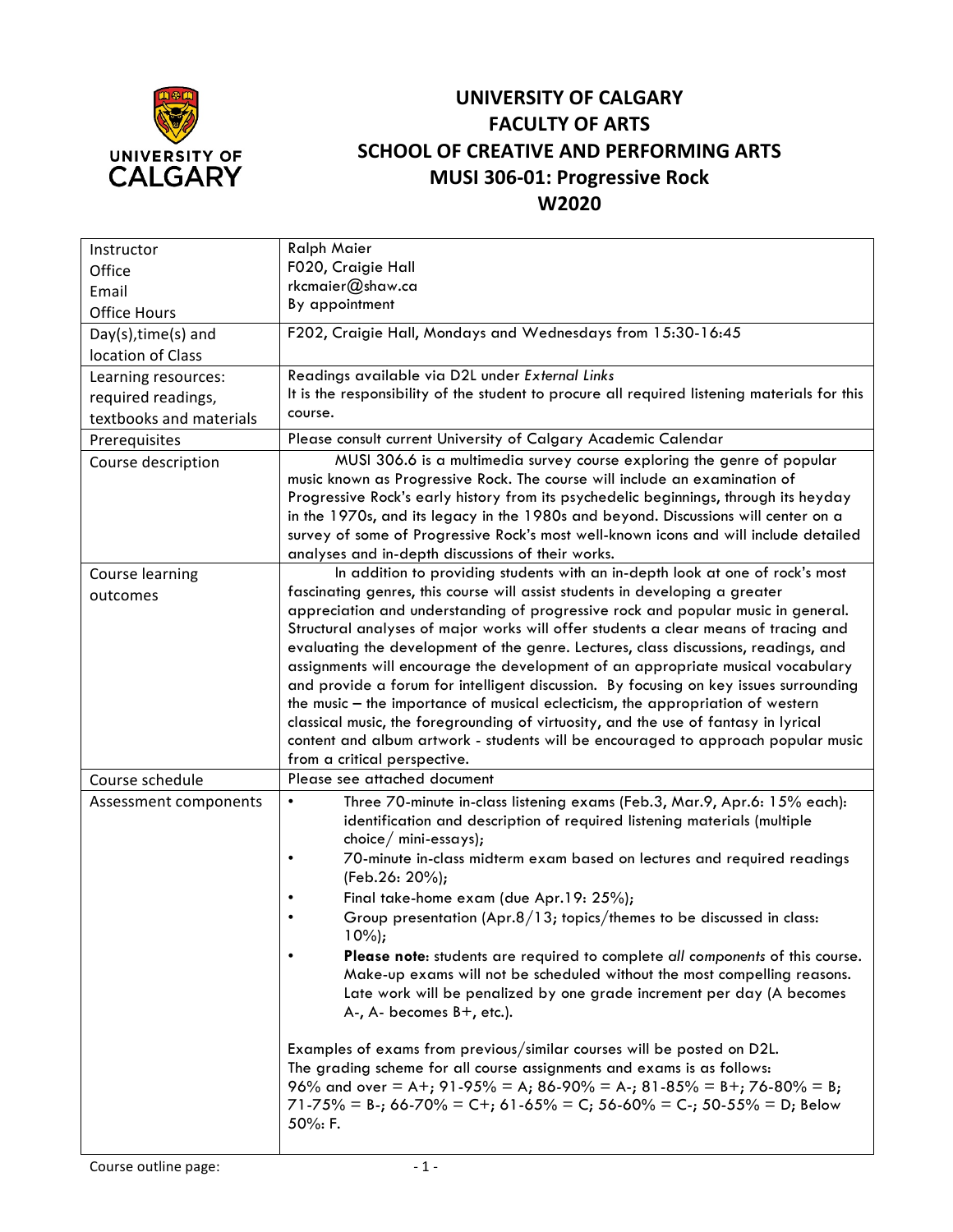| Assessment expectations           | <b>Expectations for Writing:</b><br>Writing skills are important to academic study across all disciplines. Consequently,<br>instructors may use their assessment of writing quality as a factor in the evaluation<br>of student work. Please refer to the Undergraduate Calendar E.2 Writing Across<br>the Curriculum policy for details.                                                                                                                                                                                                                                                                                                                                                     |       |                                                                                                                                                                                                                                                       |  |
|-----------------------------------|-----------------------------------------------------------------------------------------------------------------------------------------------------------------------------------------------------------------------------------------------------------------------------------------------------------------------------------------------------------------------------------------------------------------------------------------------------------------------------------------------------------------------------------------------------------------------------------------------------------------------------------------------------------------------------------------------|-------|-------------------------------------------------------------------------------------------------------------------------------------------------------------------------------------------------------------------------------------------------------|--|
| Grading scale                     | For the course as a whole, letter grades should be understood as follows, as<br>outlined in the section F.1.1 Undergraduate Grading System of the Undergraduate<br>Calendar for 2019-2020 OR as outlined in the section H.1 Distribution of Grades of<br>the Graduate Calendar for 2019-2020:                                                                                                                                                                                                                                                                                                                                                                                                 |       |                                                                                                                                                                                                                                                       |  |
|                                   |                                                                                                                                                                                                                                                                                                                                                                                                                                                                                                                                                                                                                                                                                               | Grade |                                                                                                                                                                                                                                                       |  |
|                                   |                                                                                                                                                                                                                                                                                                                                                                                                                                                                                                                                                                                                                                                                                               | Value | Grade   Point   Description                                                                                                                                                                                                                           |  |
|                                   | A+                                                                                                                                                                                                                                                                                                                                                                                                                                                                                                                                                                                                                                                                                            |       | 4.00 Outstanding performance                                                                                                                                                                                                                          |  |
|                                   | A                                                                                                                                                                                                                                                                                                                                                                                                                                                                                                                                                                                                                                                                                             |       | 4.00 Excellent performance                                                                                                                                                                                                                            |  |
|                                   | A-                                                                                                                                                                                                                                                                                                                                                                                                                                                                                                                                                                                                                                                                                            |       | 3.70 Approaching excellent performance                                                                                                                                                                                                                |  |
|                                   | B+                                                                                                                                                                                                                                                                                                                                                                                                                                                                                                                                                                                                                                                                                            |       | 3.30 Exceeding good performance                                                                                                                                                                                                                       |  |
|                                   | В                                                                                                                                                                                                                                                                                                                                                                                                                                                                                                                                                                                                                                                                                             |       | 3.00 Good performance                                                                                                                                                                                                                                 |  |
|                                   | B-                                                                                                                                                                                                                                                                                                                                                                                                                                                                                                                                                                                                                                                                                            |       | 2.70 Approaching good performance                                                                                                                                                                                                                     |  |
|                                   | C+                                                                                                                                                                                                                                                                                                                                                                                                                                                                                                                                                                                                                                                                                            |       | 2.30 Exceeding satisfactory performance                                                                                                                                                                                                               |  |
|                                   | С                                                                                                                                                                                                                                                                                                                                                                                                                                                                                                                                                                                                                                                                                             |       | 2.00 Satisfactory performance                                                                                                                                                                                                                         |  |
|                                   | $C-$                                                                                                                                                                                                                                                                                                                                                                                                                                                                                                                                                                                                                                                                                          |       | 1.70 Approaching satisfactory performance.                                                                                                                                                                                                            |  |
|                                   | $*D+$                                                                                                                                                                                                                                                                                                                                                                                                                                                                                                                                                                                                                                                                                         |       | 1.30 Marginal pass. Insufficient preparation for subsequent courses in the same subje                                                                                                                                                                 |  |
|                                   | *D                                                                                                                                                                                                                                                                                                                                                                                                                                                                                                                                                                                                                                                                                            |       | 1.00 Minimal Pass. Insufficient preparation for subsequent courses in the same subjed                                                                                                                                                                 |  |
|                                   | F                                                                                                                                                                                                                                                                                                                                                                                                                                                                                                                                                                                                                                                                                             | 0.00  | Failure. Did not meet course requirements.<br>Several Faculties utilize an F grade that does not carry weight in calculating the<br>grade point average. This will be noted in the calendar description as "Not<br>Included in GPA" where applicable. |  |
|                                   | **                                                                                                                                                                                                                                                                                                                                                                                                                                                                                                                                                                                                                                                                                            | 0.00  | Incomplete. Sufficient work has not been submitted for evaluation, unable to<br>adequately assess. May also be used when a final exam is not submitted.                                                                                               |  |
|                                   | <b>CR</b>                                                                                                                                                                                                                                                                                                                                                                                                                                                                                                                                                                                                                                                                                     |       | Completed Requirements. Carries no weight in calculating the grade point<br>average. This will be noted in the calendar description as "Not Included in GPA"<br>where applicable                                                                      |  |
|                                   | Notes:                                                                                                                                                                                                                                                                                                                                                                                                                                                                                                                                                                                                                                                                                        |       |                                                                                                                                                                                                                                                       |  |
|                                   | $\bullet$                                                                                                                                                                                                                                                                                                                                                                                                                                                                                                                                                                                                                                                                                     |       | A grade of "C-" or below may not be sufficient for promotion or graduation, see<br>specific faculty regulations.<br>The number of "D" and "D+" grades acceptable for credit is subject to specific<br>undergraduate faculty promotional policy.       |  |
| <b>Student Support</b>            |                                                                                                                                                                                                                                                                                                                                                                                                                                                                                                                                                                                                                                                                                               |       | Please visit this link for a concise list of UCalgary's student support services:                                                                                                                                                                     |  |
|                                   |                                                                                                                                                                                                                                                                                                                                                                                                                                                                                                                                                                                                                                                                                               |       | https://www.ucalgary.ca/registrar/registration/course-outlines                                                                                                                                                                                        |  |
| Academic Accommodation            | Students seeking an accommodation based on disability or medical concerns should<br>contact Student Accessibility Services; SAS will process the request and issue letters of<br>accommodation to instructors. For additional information on support services and<br>accommodations for students with disabilities, visit www.ucalgary.ca/access/. Students<br>who require an accommodation in relation to their coursework based on a protected<br>ground other than disability should communicate this need in writing to their Instructor.<br>The full policy on Student Accommodations is available at<br>http://www.ucalgary.ca/policies/files/policies/student-accommodation-policy.pdf |       |                                                                                                                                                                                                                                                       |  |
| Academic integrity,<br>plagiarism | The University of Calgary is committed to the highest standards of academic integrity and<br>honesty. Students are expected to be familiar with these standards regarding academic                                                                                                                                                                                                                                                                                                                                                                                                                                                                                                            |       |                                                                                                                                                                                                                                                       |  |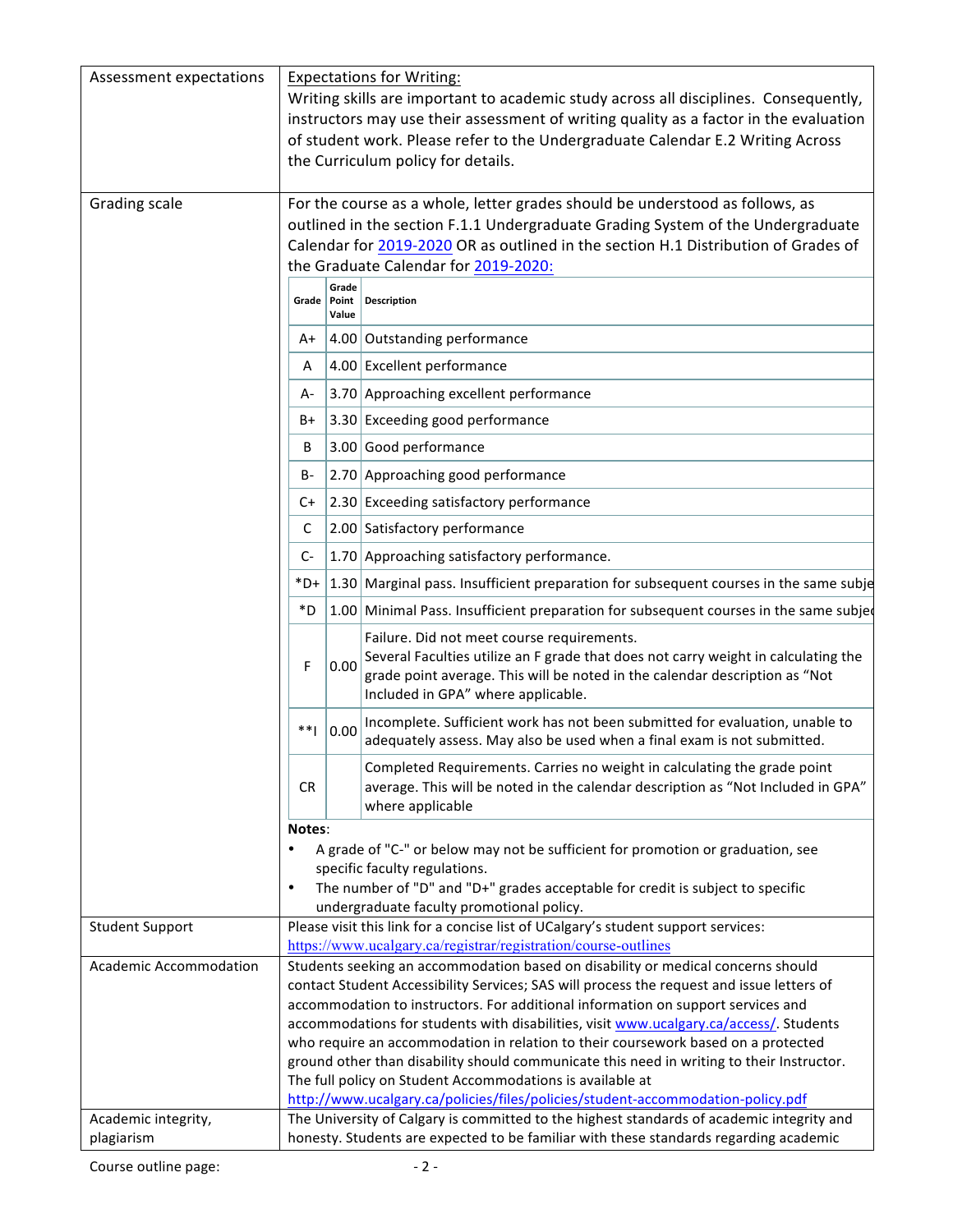|                         | honesty and to uphold the policies of the University in this respect. Students are referred    |
|-------------------------|------------------------------------------------------------------------------------------------|
|                         | to the section on plagiarism in the University Calendar                                        |
|                         | (ucalgary.ca/pubs/calendar/current/k-3.html; ucalgary.ca/pubs/calendar/current/k-5.html)       |
|                         | and are reminded that plagiarism-using any source whatsoever without clearly                   |
|                         | documenting it-is an extremely serious academic offence. Consequences include failure          |
|                         | on the assignment, failure in the course and possibly suspension or expulsion from the         |
|                         | university. You must document not only direct quotations but also paraphrases and ideas        |
|                         | where they appear in your text. A reference list at the end is insufficient by itself. Readers |
|                         | must be able to tell exactly where your words and ideas end and other people's words and       |
|                         | ideas begin. This includes assignments submitted in non-traditional formats such as Web        |
|                         | pages or visual media, and material taken from such sources. Please consult your instructor    |
|                         | or the Student Success Centre (TFDL 3rd Floor) if you have any questions regarding how to      |
|                         | document sources.                                                                              |
| Internet and electronic | elearn.ucalgary.ca/category/d2l/                                                               |
| communication device    | ucalgary.ca/emergencyplan/emergency-instructions/uc-emergency-app                              |
|                         | The in-class use of computers may be approved by your Instructor. Cell phones and other        |
|                         | electronic communication devices should be silenced or turned off upon entering the            |
|                         | classroom. If you violate the Instructor's policy regarding the use of electronic              |
|                         | communication devices in the classroom, you may be asked to leave the classroom;               |
|                         | repeated abuse may result in a charge of misconduct. No audio or video recording of any        |
|                         | kind is allowed in class without explicit permission of the Instructor. For more information   |
|                         | on Freedom of Information and Privacy visit: ucalgary.ca/legalservices/foip                    |
| Copyright               | All students are required to read the University of Calgary policy on Acceptable Use of        |
|                         | Material Protected by Copyright (www.ucalgary.ca/policies/files/policies/acceptable-use-       |
|                         | of-material-protected-by-copyright.pdf) and requirements of the copyright act                  |
|                         | (https://laws-lois.justice.gc.ca/eng/acts/C-42/index.html) to ensure they are aware of         |
|                         | the consequences of unauthorized sharing of course materials (including instructor notes,      |
|                         | electronic versions of textbooks etc.). Students who use material protected by copyright in    |
|                         | violation of this policy may be disciplined under the Non-Academic Misconduct Policy.          |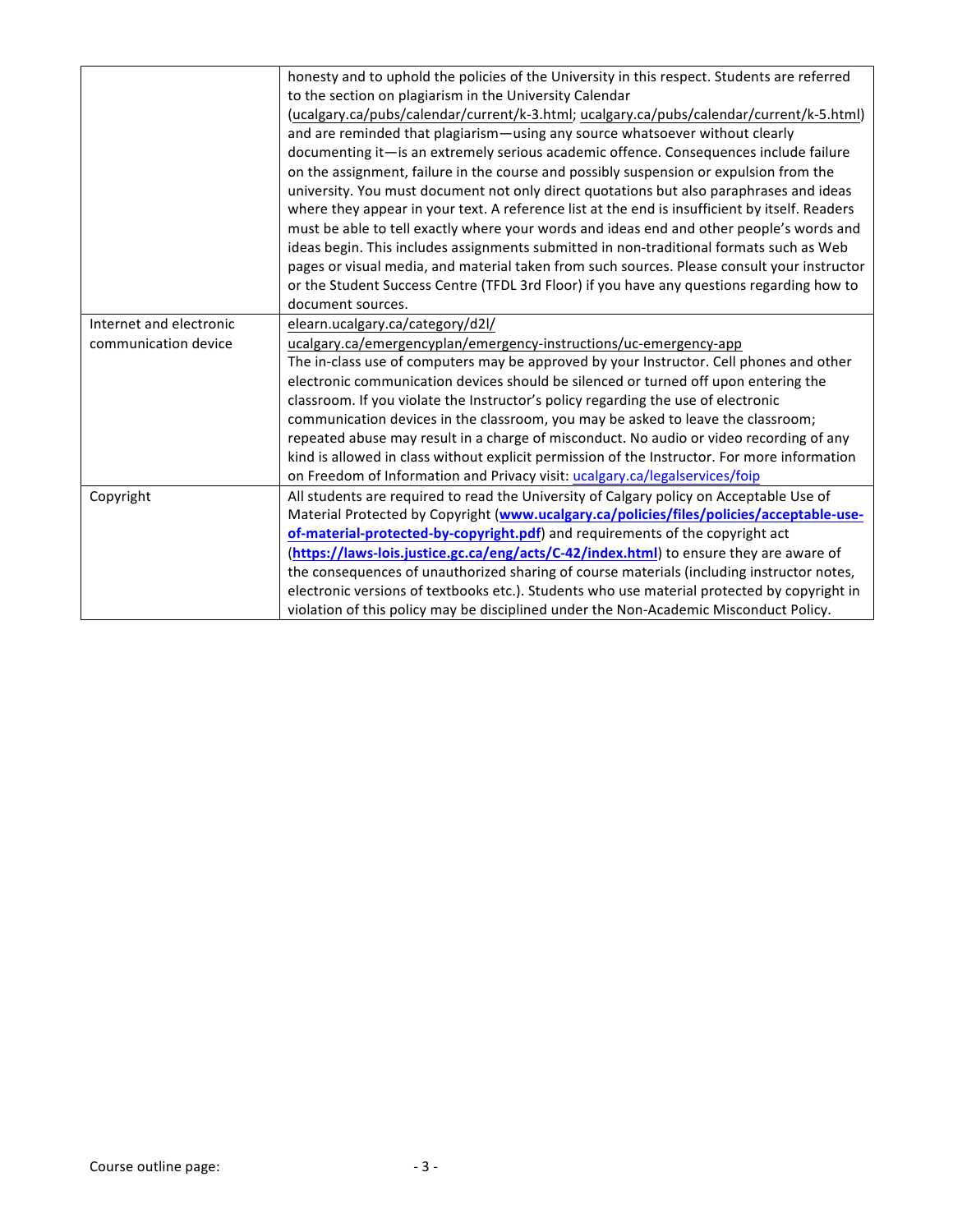

## **UNIVERSITY OF CALGARY FACULTY OF ARTS SCHOOL OF CREATIVE AND PERFORMING ARTS MUSI 306-01: Progressive Rock W2020 (revisions in blue)**

| Instructor              | <b>Ralph Maier</b>                                                                                                                                                       |
|-------------------------|--------------------------------------------------------------------------------------------------------------------------------------------------------------------------|
| Office                  | F020, Craigie Hall                                                                                                                                                       |
| Email                   | rkcmaier@shaw.ca                                                                                                                                                         |
| <b>Office Hours</b>     | By appointment                                                                                                                                                           |
| $Day(s)$ , time(s) and  | F202, Craigie Hall, Mondays and Wednesdays from 15:30-16:45; online via D2L                                                                                              |
| location of Class       |                                                                                                                                                                          |
| Learning resources:     | Readings available via D2L under External Links; online mini-lectures available in lieu                                                                                  |
|                         | of classes original planned for March 16 - April 15.                                                                                                                     |
| required readings,      | It is the responsibility of the student to procure all required listening materials for this                                                                             |
| textbooks and materials | course.                                                                                                                                                                  |
| Prerequisites           | Please consult current University of Calgary Academic Calendar                                                                                                           |
| Course description      | MUSI 306.01 is a multimedia survey course exploring the genre of popular                                                                                                 |
|                         | music known as Progressive Rock. The course will include an examination of                                                                                               |
|                         | Progressive Rock's early history from its psychedelic beginnings, through its heyday                                                                                     |
|                         | in the 1970s, and its legacy in the 1980s and beyond. Discussions will center on a                                                                                       |
|                         | survey of some of Progressive Rock's most well-known icons and will include detailed                                                                                     |
|                         | analyses and in-depth discussions of their works.                                                                                                                        |
| Course learning         | In addition to providing students with an in-depth look at one of rock's most                                                                                            |
| outcomes                | fascinating genres, this course will assist students in developing a greater                                                                                             |
|                         | appreciation and understanding of progressive rock and popular music in general.                                                                                         |
|                         | Structural analyses of major works will offer students a clear means of tracing and                                                                                      |
|                         | evaluating the development of the genre. Lectures, class discussions, readings, and                                                                                      |
|                         | assignments will encourage the development of an appropriate musical vocabulary                                                                                          |
|                         | and provide a forum for intelligent discussion. By focusing on key issues surrounding                                                                                    |
|                         | the music - the importance of musical eclecticism, the appropriation of western                                                                                          |
|                         | classical music, the foregrounding of virtuosity, and the use of fantasy in lyrical<br>content and album artwork - students will be encouraged to approach popular music |
|                         | from a critical perspective.                                                                                                                                             |
| Course schedule         | Please see attached document                                                                                                                                             |
|                         | $\bullet$                                                                                                                                                                |
| Assessment components   | Two 70-minute in-class listening exams (Feb.3, Mar.9: 15% each):<br>identification and description of required listening materials (multiple                             |
|                         | choice/ mini-essays);                                                                                                                                                    |
|                         | 70-minute in-class midterm exam based on lectures and required readings<br>$\bullet$                                                                                     |
|                         | (Feb.26: 20%);                                                                                                                                                           |
|                         | Listening Exam 3 (April 8-9 online via D2L: 20%): identification and                                                                                                     |
|                         | description of required listening materials (multiple choice/ mini-essays);                                                                                              |
|                         | Final take-home exam (due Apr. 19: $30\%$ ); essay topics will be posted not                                                                                             |
|                         | later than March 31.                                                                                                                                                     |
|                         |                                                                                                                                                                          |
|                         | Examples of exams from previous/similar courses will be posted on D2L.                                                                                                   |
|                         | The grading scheme for all course assignments and exams is as follows:                                                                                                   |
|                         | 96% and over = A+; 91-95% = A; 86-90% = A-; 81-85% = B+; 76-80% = B;                                                                                                     |
|                         | $71-75\%$ = B-; 66-70% = C+; 61-65% = C; 56-60% = C-; 50-55% = D; Below                                                                                                  |
|                         | 50%: F.                                                                                                                                                                  |
|                         |                                                                                                                                                                          |
| Assessment expectations | <b>Expectations for Writing:</b>                                                                                                                                         |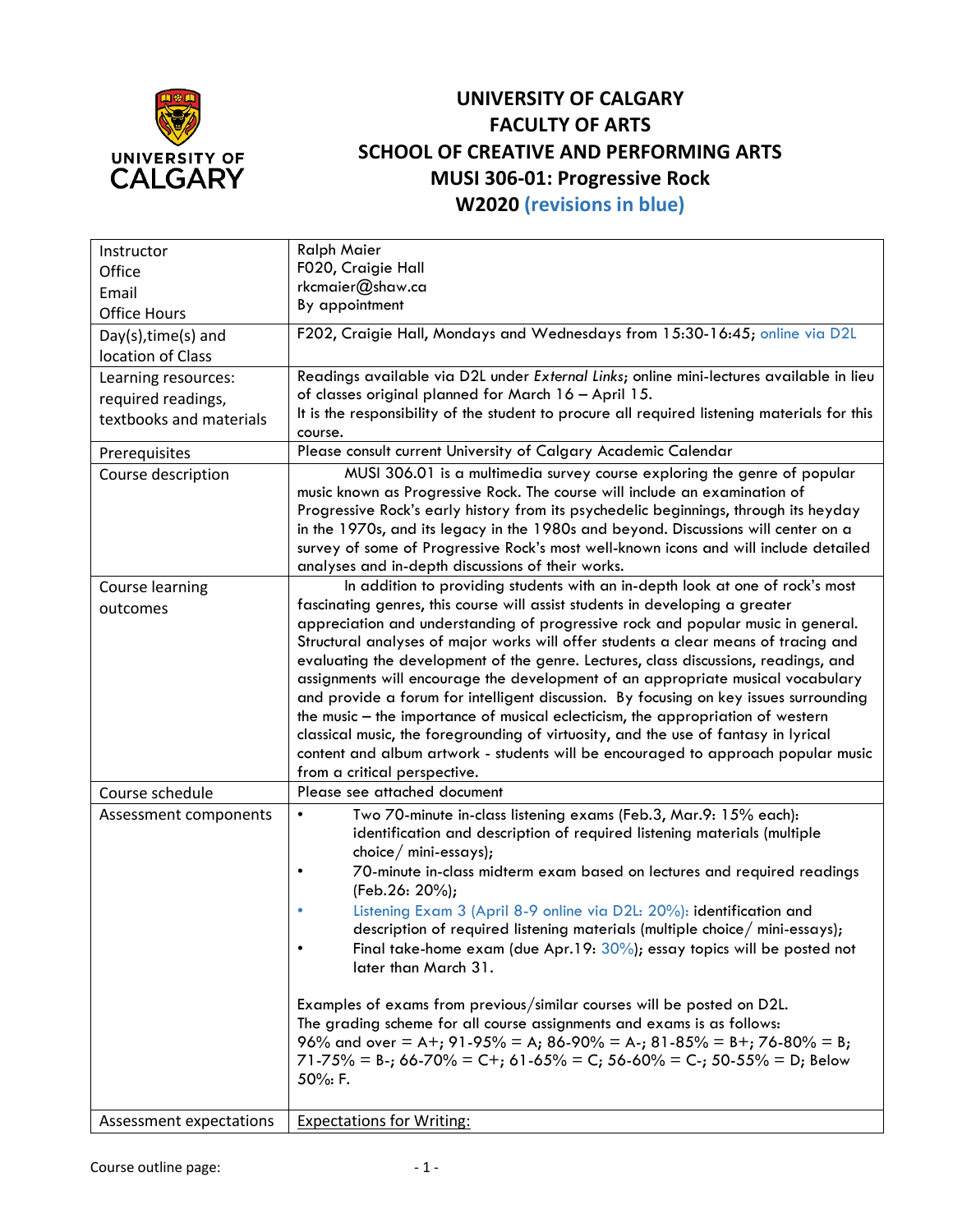|                               | Writing skills are important to academic study across all disciplines. Consequently,<br>instructors may use their assessment of writing quality as a factor in the evaluation<br>of student work. Please refer to the Undergraduate Calendar E.2 Writing Across<br>the Curriculum policy for details.                                                                                                                                                                                                        |                |                                                                                                                                                                                                                                                       |
|-------------------------------|--------------------------------------------------------------------------------------------------------------------------------------------------------------------------------------------------------------------------------------------------------------------------------------------------------------------------------------------------------------------------------------------------------------------------------------------------------------------------------------------------------------|----------------|-------------------------------------------------------------------------------------------------------------------------------------------------------------------------------------------------------------------------------------------------------|
| Grading scale                 | For the course as a whole, letter grades should be understood as follows, as<br>outlined in the section F.1.1 Undergraduate Grading System of the Undergraduate<br>Calendar for 2019-2020 OR as outlined in the section H.1 Distribution of Grades of<br>the Graduate Calendar for 2019-2020:                                                                                                                                                                                                                |                |                                                                                                                                                                                                                                                       |
|                               |                                                                                                                                                                                                                                                                                                                                                                                                                                                                                                              | Grade<br>Value | Grade   Point   Description                                                                                                                                                                                                                           |
|                               | A+                                                                                                                                                                                                                                                                                                                                                                                                                                                                                                           |                | 4.00 Outstanding performance                                                                                                                                                                                                                          |
|                               | A                                                                                                                                                                                                                                                                                                                                                                                                                                                                                                            |                | 4.00 Excellent performance                                                                                                                                                                                                                            |
|                               | A-                                                                                                                                                                                                                                                                                                                                                                                                                                                                                                           |                | 3.70 Approaching excellent performance                                                                                                                                                                                                                |
|                               | B+                                                                                                                                                                                                                                                                                                                                                                                                                                                                                                           |                | 3.30 Exceeding good performance                                                                                                                                                                                                                       |
|                               | B                                                                                                                                                                                                                                                                                                                                                                                                                                                                                                            |                | 3.00 Good performance                                                                                                                                                                                                                                 |
|                               | B-                                                                                                                                                                                                                                                                                                                                                                                                                                                                                                           |                | 2.70 Approaching good performance                                                                                                                                                                                                                     |
|                               | C+                                                                                                                                                                                                                                                                                                                                                                                                                                                                                                           |                | 2.30 Exceeding satisfactory performance                                                                                                                                                                                                               |
|                               | C                                                                                                                                                                                                                                                                                                                                                                                                                                                                                                            |                | 2.00 Satisfactory performance                                                                                                                                                                                                                         |
|                               | C-                                                                                                                                                                                                                                                                                                                                                                                                                                                                                                           |                | 1.70 Approaching satisfactory performance.                                                                                                                                                                                                            |
|                               | *D+                                                                                                                                                                                                                                                                                                                                                                                                                                                                                                          |                | 1.30 Marginal pass. Insufficient preparation for subsequent courses in the same subje                                                                                                                                                                 |
|                               | *D                                                                                                                                                                                                                                                                                                                                                                                                                                                                                                           |                | 1.00 Minimal Pass. Insufficient preparation for subsequent courses in the same subjed                                                                                                                                                                 |
|                               | F                                                                                                                                                                                                                                                                                                                                                                                                                                                                                                            | 0.00           | Failure. Did not meet course requirements.<br>Several Faculties utilize an F grade that does not carry weight in calculating the<br>grade point average. This will be noted in the calendar description as "Not<br>Included in GPA" where applicable. |
|                               | **                                                                                                                                                                                                                                                                                                                                                                                                                                                                                                           | 0.00           | Incomplete. Sufficient work has not been submitted for evaluation, unable to<br>adequately assess. May also be used when a final exam is not submitted.                                                                                               |
|                               | CR.                                                                                                                                                                                                                                                                                                                                                                                                                                                                                                          |                | Completed Requirements. Carries no weight in calculating the grade point<br>average. This will be noted in the calendar description as "Not Included in GPA"<br>where applicable                                                                      |
|                               | Notes:<br>$\bullet$                                                                                                                                                                                                                                                                                                                                                                                                                                                                                          |                | A grade of "C-" or below may not be sufficient for promotion or graduation, see<br>specific faculty regulations.<br>The number of "D" and "D+" grades acceptable for credit is subject to specific<br>undergraduate faculty promotional policy.       |
| <b>Student Support</b>        |                                                                                                                                                                                                                                                                                                                                                                                                                                                                                                              |                | Please visit this link for a concise list of UCalgary's student support services:                                                                                                                                                                     |
| <b>Academic Accommodation</b> | https://www.ucalgary.ca/registrar/registration/course-outlines<br>Students seeking an accommodation based on disability or medical concerns should<br>contact Student Accessibility Services; SAS will process the request and issue letters of                                                                                                                                                                                                                                                              |                |                                                                                                                                                                                                                                                       |
|                               | accommodation to instructors. For additional information on support services and<br>accommodations for students with disabilities, visit www.ucalgary.ca/access/. Students<br>who require an accommodation in relation to their coursework based on a protected<br>ground other than disability should communicate this need in writing to their Instructor.<br>The full policy on Student Accommodations is available at<br>http://www.ucalgary.ca/policies/files/policies/student-accommodation-policy.pdf |                |                                                                                                                                                                                                                                                       |
| Academic integrity,           |                                                                                                                                                                                                                                                                                                                                                                                                                                                                                                              |                | The University of Calgary is committed to the highest standards of academic integrity and                                                                                                                                                             |
| plagiarism                    |                                                                                                                                                                                                                                                                                                                                                                                                                                                                                                              |                | honesty. Students are expected to be familiar with these standards regarding academic<br>honesty and to uphold the policies of the University in this respect. Students are referred                                                                  |